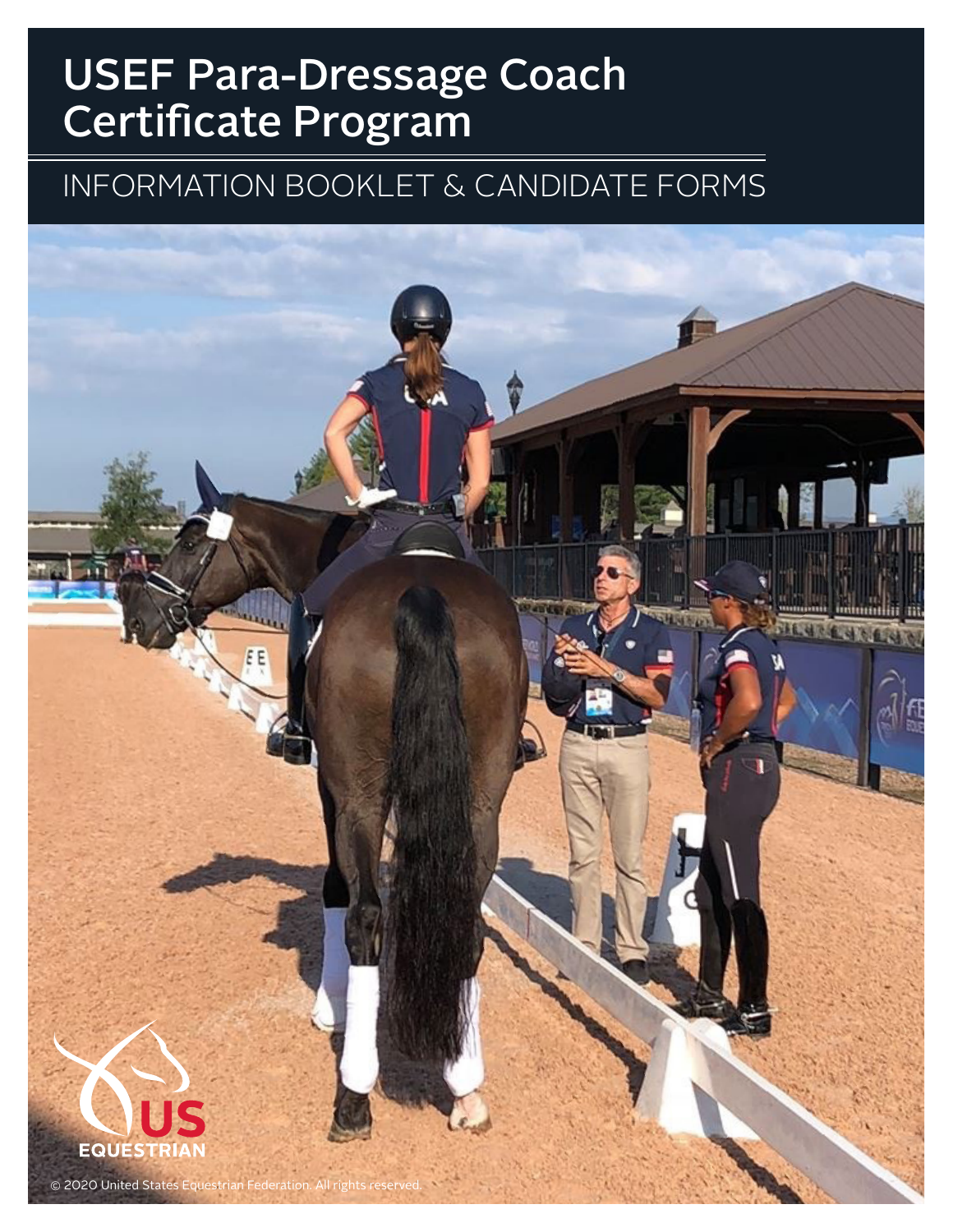### *Dear Para-Dressage Coach Candidate,*

*Welcome to the USEF Para-Dressage Coach Certificate Program!* Inside this booklet you will find a process timeline and road map, a candidate application, self-study requirements, tuition and scholarship information, and links to the appropriate forms.

The USEF Para-Dressage Coach Certificate Program covers the principles of Para-Dressage coaching including guided improvement processes, personal conduct, and technical skill acquisition towards an effective development of coaching activities. It develops the coach's ability to prepare athletes from grassroots education to international competitions, along a continuum of progressive certificate levels. With the goal of coach development, the program uses lecture time as well as simulated lessons, where coaches are given information and feedback on their teaching, knowledge, and overall performance. Candidates need to employ advanced communication skills, including feedback and evaluation, and learn to adjust to athletes' and coaches' varied abilities and personality traits.

The United States Equestrian Federation would like to thank the U.S. Department of Veterans Affairs for the Federal Adaptive Sport Grant that has helped to make this Coach Certificate Program possible. This initiative has been conducted in partnership with the Professional Association of Therapeutic Horsemanship International (PATH Int'l.) with a goal of increasing awareness and coach education

#### *What is Para-Dressage?*

Para-Dressage is an eques- trian sport that is conducted in similar fashion to conventional dressage, but with modifications created for adaptive competition. In this case, para refers to parallel to able-bodied sports. Athletes with permanent, measurable physical disabilities are divided into different sport classifications based on their functional abilities and are eligible to compete at local, regional, national and international levels in Para-Dressage classes, offered in stand-alone competitions and/or within an existing dressage show. The sport is governed by the United States Equestrian Federation for sanctioned events within the U.S., and the Federation Equestre Internationale (FEI) for internationally sanctioned competition. Para-Dressage is the only equestrian discipline recognized at the Paralympics.

opportunities within Paralympic Equestrian Sports and aid in the development of a USEF Coach database to support the competition pipeline for para-eligible athletes.

Thank you for your interest in this program. We look forward to working with you to complete all phases of the process.

Sincerely,

Unided Associac

Michel Assouline, *USEF Para-Dressage Technical Advisor and Head of Coach Development*

Jaunees Rahmson

Will Connell, *USEF Sport Director* Laureen Johnson, *USEF Para-Equestrian Director*

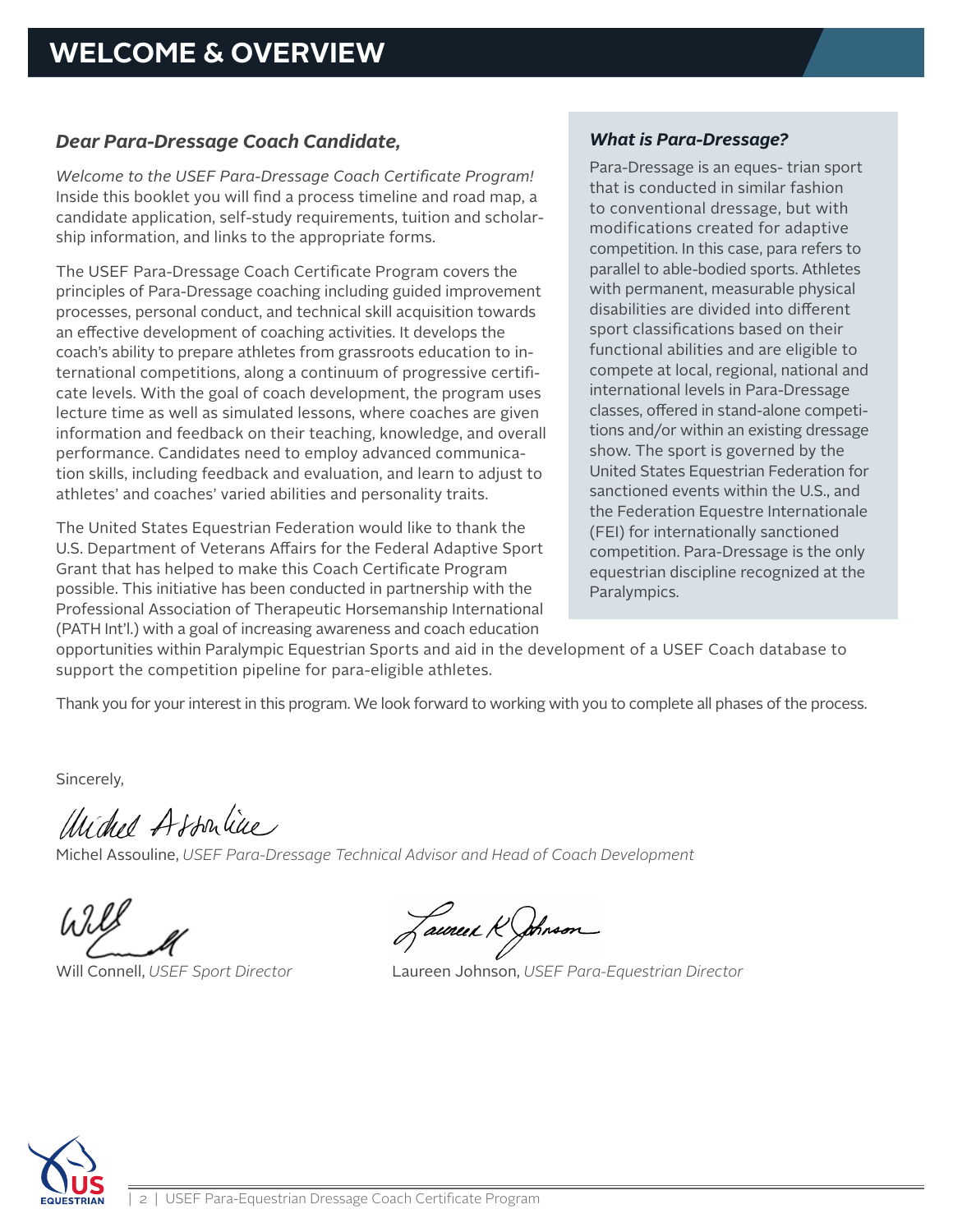This competency-based program includes established standards for performance and achievement of coaching excellence along with associated measurements.

#### COACH CURRICULUM Online Learning **•** Coaching Skills • Sport-Specific Knowledge • Technical Riding Skills • Equine Management Self-Guided Study Self-Assessment COACH EVALUATION • USEF Evaluation • USEF Feedback REWARD & RECOGNITION • Achievement Badging • Coach Directory • USEF Certificate • Advancement Opportunities COACH DESIGNATIONS **3** Master Coach Gold • Coaches at Major Championships and Paralympic Games • Eligible to become Coach Assessor/Mentor **23** Bronze & Silver Coach • Coaches at USEF national level (Bronze) • Coaches up to international level (Silver) Apprentice Coach • Coaches with supervision/mentor

# **CURRICULUM & CORE COMPETENCIES**

Sport coaching is a mix of art and science, where both technical skills and philosophy impact athlete development and competitive success. The curriculum is broken into four learning modules emphasizing these core competencies.

- 1) *Coaching Skills*
	- a. Philosophy & Principles of Coaching
	- b. Coaching Methodology
	- c. Preparing and Delivering the Session
	- d. Evaluation & Debrief Process
- 2) *Sport-Specific Knowledge*
	- a. Sport Knowledge
	- b. Talent Identification
	- c. Athlete Development
- 3) *Technical Riding Skills*
	- a. The Athlete: Strength & Weaknesses
	- b. The Horse: Natural Characteristics, Strengths & Weaknesses
- 4) *Equine Management*
	- a. Essential Horse Care Necessities
	- b. Clean Sport Guidelines
	- c. Competition and Equine Business **Considerations**

# **FACULTY**

Michel Assouline, USEF Para-Dressage Technical Advisor and Head of Coach Development, will be joined by other USEF-approved faculty to approve applications, deliver programs at Initial Practicums, and serve as the primary Coach Assessor during the Final Assessment. Michel is an International Dressage/Para-Dressage Trainer with over a decade of Paralympic and FEI Dressage coaching experience, and most recently completed his tenure as Head Coach for the undefeated U.K. Para-Dressage Team. Michel has conducted Coach Development Seminars for the Danish and French Federations, and is part of the FEI Solidarity Coach Education Programme working group. He is leading the development of the U.S. Equestrian Federation Para-Dressage Coach Curriculum.

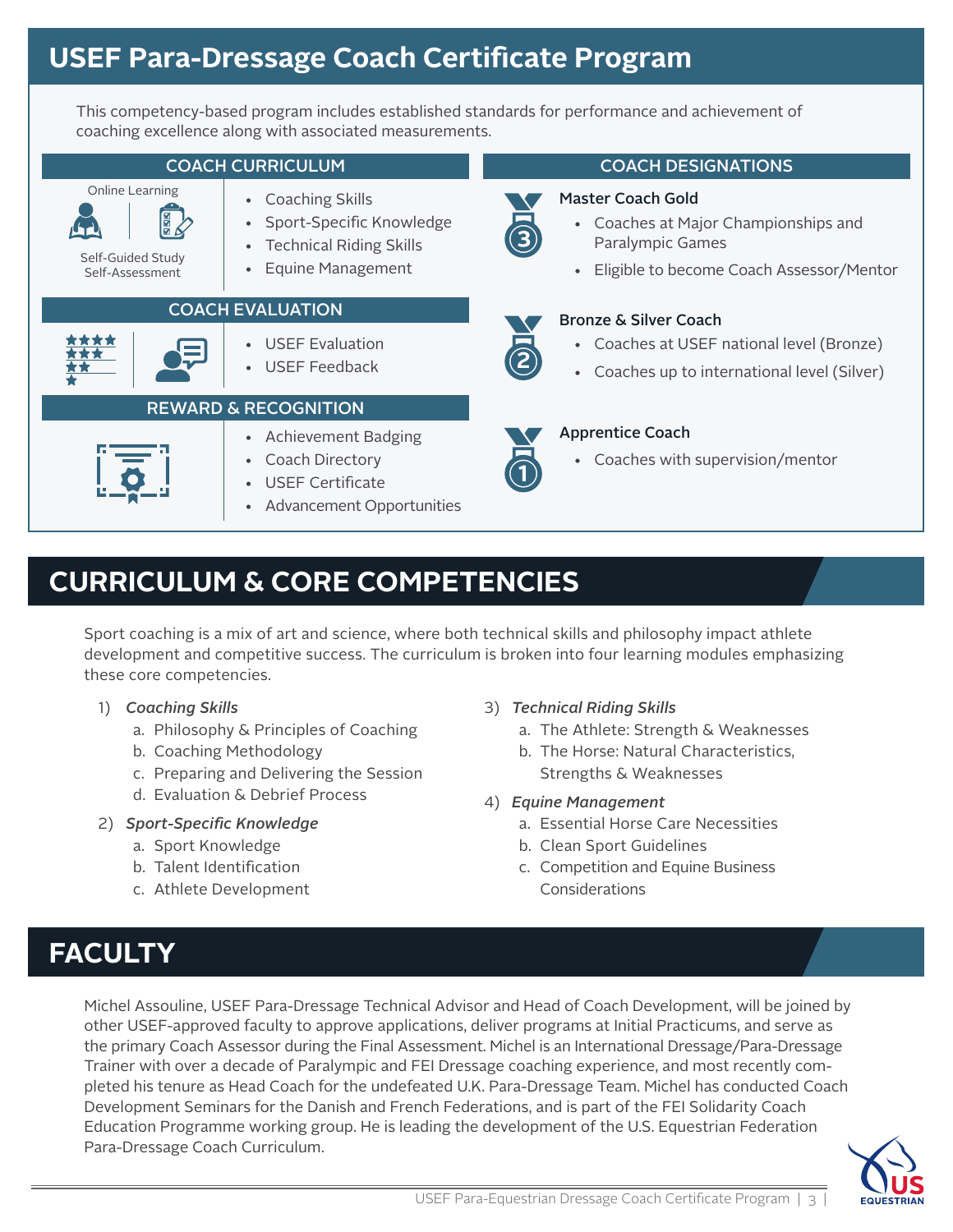# **COACH CERTIFICATE LEVELS**

This competency-based program includes established standards for performance and achievement of coaching excellence along with associated measurements. These measurements can be found on the Assessment Criteria document which can be obtained through the USEF office. The Assessment Panel will make the final determination on which coach level a candidate achieves. Coaches are evaluated in three primary ways: 1) Prior competitive and coaching experience, 2) level of theoretical knowledge as demonstrated in the online exam, and 3) performance at the final assessment.

*These profiles typify coach characteristics found at each level and should be used as guideposts only. It is left to the discretion of the USEF assessors to give the ultimate determination of a candidate's achieved coach certification level.* 

**Apprentice Coach** is an introductory level coach (1-3 years of experience) with a desire to promote Para-Equestrian Dressage sports as a competitive option for athletes at the initial stage of their journey, typically competing at the center-based or local level. This coach may hold an entry-level credential from one or more equestrian associations (e.g. BHS, PATH Int'l.), and likely has ridden or competed through 1st level dressage at schooling shows. He/she can demonstrate knowledge of basic dressage movements and ring figures, and has the option to work under a senior dressage coach to develop his/her own professional skills and the athletes they serve.

**Bronze Coach** is a skillful coach (3-5 years of experience) with a competitive coaching and/or riding background in dressage, Para-Dressage, and/or eventing dressage. This coach likely holds a credential or award from one or more equestrian associations (e.g. USDF, USEA, BHS, PATH Int'l.) and likely has ridden and/or competed through 2nd level dressage at schooling or recognized shows. This coach possesses the knowledge to assist a para-equestrian at the local, regional, and national level.

**Silver Coach** is a seasoned coach (5-10 years of experience) with a competitive coaching and/or riding background in dressage, Para-Dressage, and/or eventing dressage. This coach likely holds a credential or award from one or more equestrian associations (e.g. USDF, USEA, BHS, PATH Int'l.), may have obtained a USDF Bronze or Silver Medal, and likely has ridden and/or competed through 3rd level dressage at recognized shows. This coach possesses the knowledge and skills to assist a para-equestrian at the national and international level and is qualified to coach a para-equestrian at a CPEDI 1\*, 2\*, or 3\* Level.

**Master Coach Gold** is a top level senior coach (10+ years of experience) with advanced dressage skills and competition experience, as well as an expansive coaching background. This coach likely holds an advanced



credential or award from one or more equestrian associations (e.g. USDF, USEA, BHS, PATH Int'l.), may have obtained a USDF Bronze, Silver, and/or Gold Medal, and likely has ridden and/or competed through FEI dressage levels at recognized shows. This coach is eligible to become a USEF Para-Dressage Coach Assessor and is qualified to coach a para-equestrian at Major Championships (WEG, European Championships, and Paralympic Games). He/she makes a commitment to give back to the sport through education and mentoring.

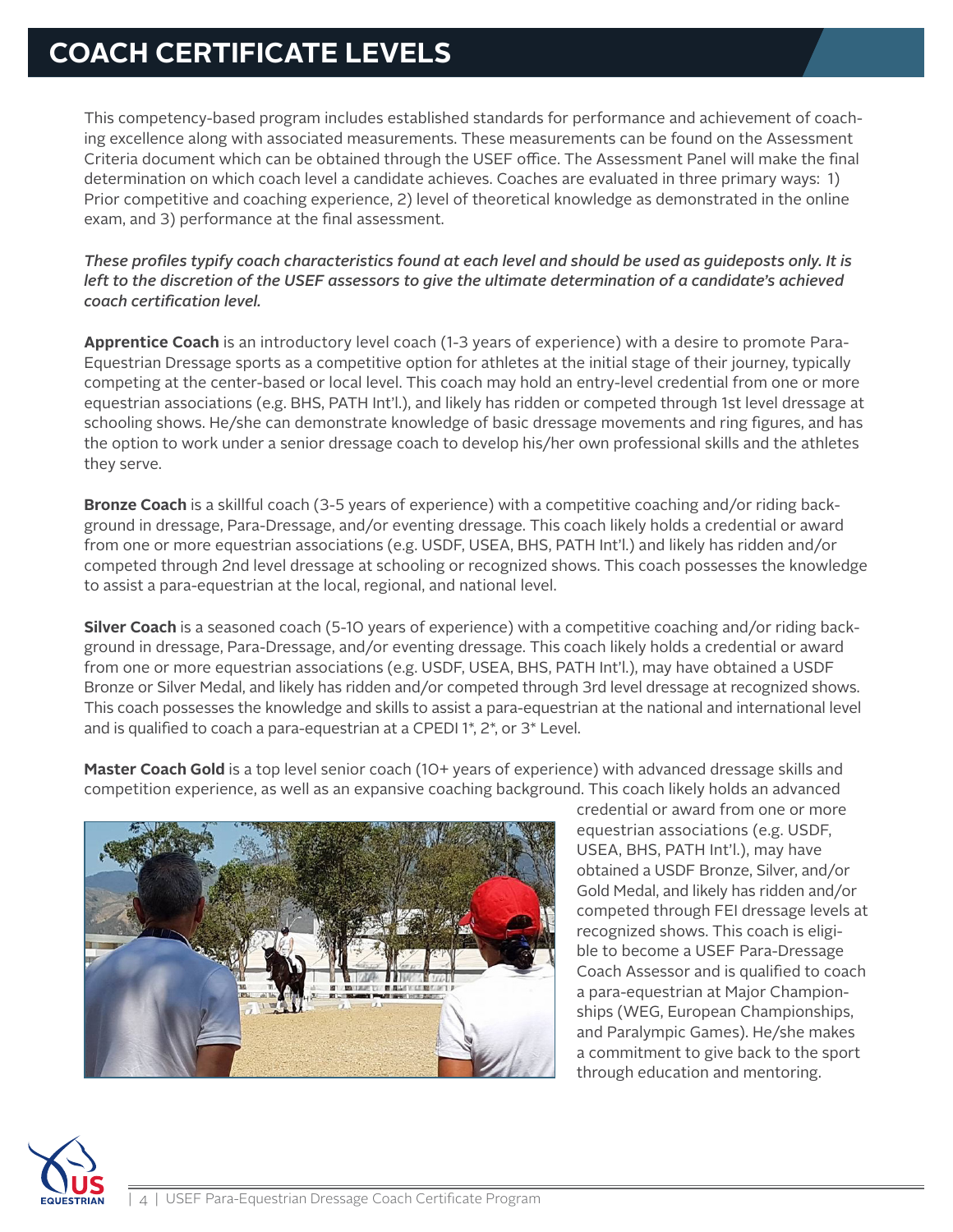# **TIMELINE & ROADMAP**

The process can take from six to twelve months to complete. In addition to self-study requirements and written exams, Apprentice coach candidates should anticipate 2 days of Initial Practicum with no expectation of a Final Practicum & Assessment. Bronze, Silver, and Master level coach candidates should expect the requisite self-study and written exam components, as well as 4 days total of Initial Practicum and Final Practicum & Assessment.

| <b>PROGRAM STAGES (6 - 12 months)</b>                                                                                                                                                                                                                                                                                                                                                                                         |                                                                                                                                                                             |                                                                                                                                                                                                                                                                                                                                                                                                                                                                                                                                   |                                                                                                                                                                                                                                                                                                                                                                                                                              |                                                                                                                                                                                                                                                                                                                                                                                                                                                                                                                                     |  |  |  |
|-------------------------------------------------------------------------------------------------------------------------------------------------------------------------------------------------------------------------------------------------------------------------------------------------------------------------------------------------------------------------------------------------------------------------------|-----------------------------------------------------------------------------------------------------------------------------------------------------------------------------|-----------------------------------------------------------------------------------------------------------------------------------------------------------------------------------------------------------------------------------------------------------------------------------------------------------------------------------------------------------------------------------------------------------------------------------------------------------------------------------------------------------------------------------|------------------------------------------------------------------------------------------------------------------------------------------------------------------------------------------------------------------------------------------------------------------------------------------------------------------------------------------------------------------------------------------------------------------------------|-------------------------------------------------------------------------------------------------------------------------------------------------------------------------------------------------------------------------------------------------------------------------------------------------------------------------------------------------------------------------------------------------------------------------------------------------------------------------------------------------------------------------------------|--|--|--|
| <b>STEP1</b><br><b>APPLICATION</b>                                                                                                                                                                                                                                                                                                                                                                                            | <b>STEP 2</b><br>Á.<br><b>SELF-GUIDED</b><br><b>STUDY</b>                                                                                                                   | <b>ER</b><br><b>STEP 3</b><br><b>INITIAL PRACTICUM</b><br>& ASSESSMENT                                                                                                                                                                                                                                                                                                                                                                                                                                                            | <b>STEP4</b><br><b>FINAL PRACTICUM</b><br>& ASSESSMENT                                                                                                                                                                                                                                                                                                                                                                       | <b>STEP 5</b><br><b>ONLINE WRITTEN</b><br><b>EXAM</b>                                                                                                                                                                                                                                                                                                                                                                                                                                                                               |  |  |  |
| Complete application<br>and all prerequisites                                                                                                                                                                                                                                                                                                                                                                                 | Progress through<br>self-paced,<br>self-quided study                                                                                                                        | Demonstrate<br>knowledge and<br>coaching skills                                                                                                                                                                                                                                                                                                                                                                                                                                                                                   | Demonstrate<br>knowledge and<br>coaching skills                                                                                                                                                                                                                                                                                                                                                                              | Complete<br>comprehensive<br>online exam                                                                                                                                                                                                                                                                                                                                                                                                                                                                                            |  |  |  |
| <b>STEPS</b>                                                                                                                                                                                                                                                                                                                                                                                                                  |                                                                                                                                                                             |                                                                                                                                                                                                                                                                                                                                                                                                                                                                                                                                   |                                                                                                                                                                                                                                                                                                                                                                                                                              |                                                                                                                                                                                                                                                                                                                                                                                                                                                                                                                                     |  |  |  |
| COMPULSORY - all levels<br>1) Review Application<br>Criteria.<br>2) Gather required<br>information:<br>a. Basic First Aid<br>b. Adult/Child CPR<br>c. Proof of<br>insurance<br>3) Complete Pre-<br>requisites including<br>background check and<br>Safe Sport training.<br>4) Submit the online<br>application with<br>professional refer-<br>ences and personal<br>narrative.<br>5) Contact USEF for<br>Assessment Criteria. | COMPULSORY - all levels<br>1) Complete all<br>self-guided study<br>requirements within<br>your coach level.<br>2) Complete the<br>Readiness - Checklist<br>Self-Assessment. | COMPULSORY - all levels<br>1) Make travel arrange-<br>ments as necessary.<br>2) Attend 2-day Initial<br>Practicum at designat-<br>ed location focused on<br>Competencies 1 & 2<br>(theory & practice).<br>3) Complete the Re-<br>flection Checkpoint -<br>Self-Assessment.<br>4) Interview with USEF<br>faculty.<br>5) Apprentice candidates<br>receive passing or<br>non-passing score and<br>move to step 5 for the<br>written exam.<br>6) All other coach levels<br>Register with USEF<br>for Final Practicum &<br>Assessment. | COMPULSORY - Bronze.<br>Silver, Master levels only<br>1) Make travel arrange-<br>ments as necessary.<br>2) Attend 2-day Final<br>Practicum & Assess-<br>ment.<br>3) 1st day Practicum<br>focuses on Competen-<br>cies 3 & 4 (Technical<br>Riding Skills & Equine<br>Mgt.). The 2nd day<br>Final Assessment fo-<br>cuses on demonstrat-<br>ing skills in simulated<br>coaching context.<br>4) Interview with USEF<br>faculty. | COMPULSORY - all levels<br>1) Submit email request<br>to USEF contact for<br>online exam access.<br>2) Access USEF online<br>exam.<br>3) Complete within 30<br>days.<br>4) Receive comments<br>and marks on both the<br>theoretical Written<br>Exam and the Final<br>Assessment. A per-<br>formance assessment<br>report will accompany<br>the coach certificate<br>indicating which coach<br>level is achieved.<br>If passing score:<br>Achieve coach level<br>status and recognition.<br>Become listed in USEF<br>coach registry. |  |  |  |
| <b>FEES</b>                                                                                                                                                                                                                                                                                                                                                                                                                   |                                                                                                                                                                             |                                                                                                                                                                                                                                                                                                                                                                                                                                                                                                                                   |                                                                                                                                                                                                                                                                                                                                                                                                                              |                                                                                                                                                                                                                                                                                                                                                                                                                                                                                                                                     |  |  |  |
| \$75                                                                                                                                                                                                                                                                                                                                                                                                                          | cost varies                                                                                                                                                                 | \$375                                                                                                                                                                                                                                                                                                                                                                                                                                                                                                                             | \$375                                                                                                                                                                                                                                                                                                                                                                                                                        | n/a                                                                                                                                                                                                                                                                                                                                                                                                                                                                                                                                 |  |  |  |

If no passing score:

1) Review feedback from USEF faculty, practice to improve/work with mentor if appropriate.

2) Submit application to redo parts of the process required to achieve a passing score (eg. online exam, final assessment, or both). A 50% fee applies.

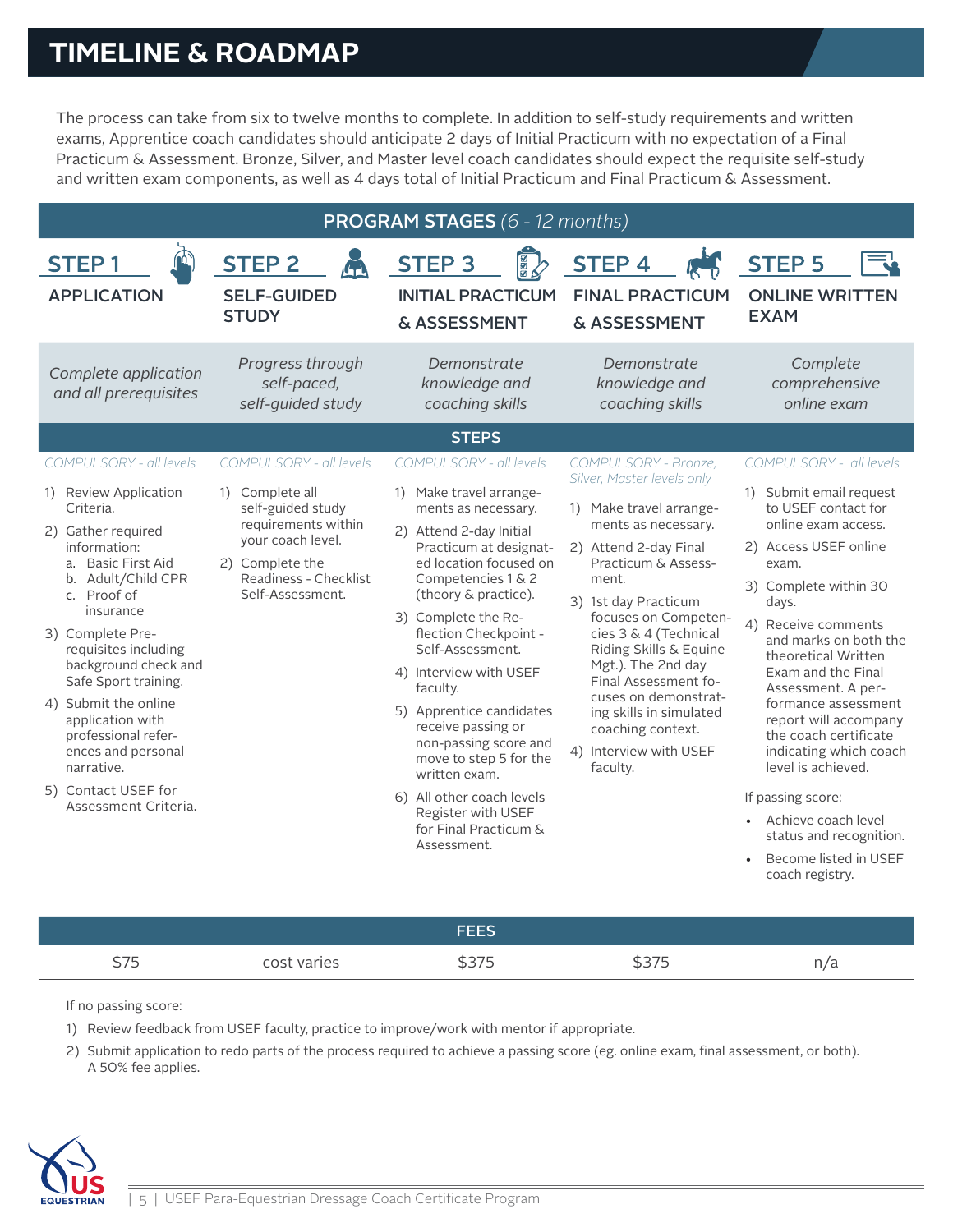# STEP 1: APPLICATION

Please see the attached form titled Application Criteria for coach candidate requirements, as well as instructions to access the online application through the USEF webpage *https://members.usef.org*. There is a \$75 application fee. USEF Faculty will assess the application to determine candidacy. Candidates must be a minimum age of 18 years, be a registered USEF member, show proof of current Adult & Child CPR and Basic First Aid certification, and show professional liability insurance coverage (either private or center-based). A professional reference and personal narrative showing proof of coaching experience and riding education are required with the application.

# STEP 2: SELF-GUIDED STUDY

Coaches must be able to dedicate several hours to the self-study portion prior to the practicums. It is inclusive of required reading and online course work related to the curriculum. The material helps coaches gain knowledge in each core competency (Coaching Skills, Sport-Specific Knowledge, Technical Riding Skills, and Equine Management). Please see the attached Appendix for the Self-Guided Study Syllabus as well as the Readiness Checklist - Self-Assessment.

# STEP 3: INITIAL PRACTICUM

The Initial Practicum takes place at a formal centralized test site. The Initial Practicum covers Competencies 1 & 2 (Coaching Skills & Sport Specific Knowledge), with the time split evenly between both theory and practice. Apprentice candidates who meet the standard stop at Step 3 and apply for the written exam. USEF will recognize this level of achievement by listing Apprentice Coaches in the USEF Registry. All other coaches need to proceed to Step 4 and register with USEF for the Final Practicum and Assessment. The cost of the twoday Initial Practicum is \$375. Tuition and travel scholarships are available as funding allows, and are indicated on the Initial Practicum Registration Form. Location, dates and forms are available on the USEF Para-Dressage Webpage, *https://www.usef.org/compete/disciplines/para-equestrian/para-equestrian-dressage-programs-forms.*

# STEP 4: FINAL PRACTICUM & ASSESSMENT

For Bronze, Silver, and Master Coach Candidates, the Final Practicum & Assessment covers Competencies 3 & 4 (Technical Riding Skills & Equine Management) on day one, followed by the Final Assessment on day two. This process takes place at a formal centralized test site. In front of a panel of USEF coach assessors, candidates are expected to demonstrate their required knowledge and applied skills in a simulated coaching context. Initial feedback will be provided immediately following the assessments by the Assessors. The cost of the two-day final practicum and assessment is \$375. Tuition and travel scholarships are available as funding allows, and are indicated on the Final Practicum & Assessment Registration Form. Location, dates and forms are available on the USEF Para-Dressage webpage at *https://www.usef.org/compete/disciplines/para-equestrian/para-equestrian-dressage-programs-forms*.

## STEP 5: ONLINE WRITTEN EXAM

Once the initial steps of the process are completed and the candidate has finished the practicums and assessments, the candidate will be sent the online exam by USEF. Please see the attached Appendix for the Written Exam Question Guide for each level. This is compulsory for all levels. There are two different exams; one for Apprentice Coaches (to be submitted after Step 3), the other for Bronze, Silver and Master Coaches (to be submitted after Step 4). Please note, this is a lengthy exam and may take 2-3 open book sessions to complete. The candidate must complete the exam within 30 days. Contact: Laureen Johnson, Director of Para-Equestrian at USEF, PO Box 83 Gladstone, NJ 07934. Tel # 859-225-7693. *lkjohnson@usef.org*.

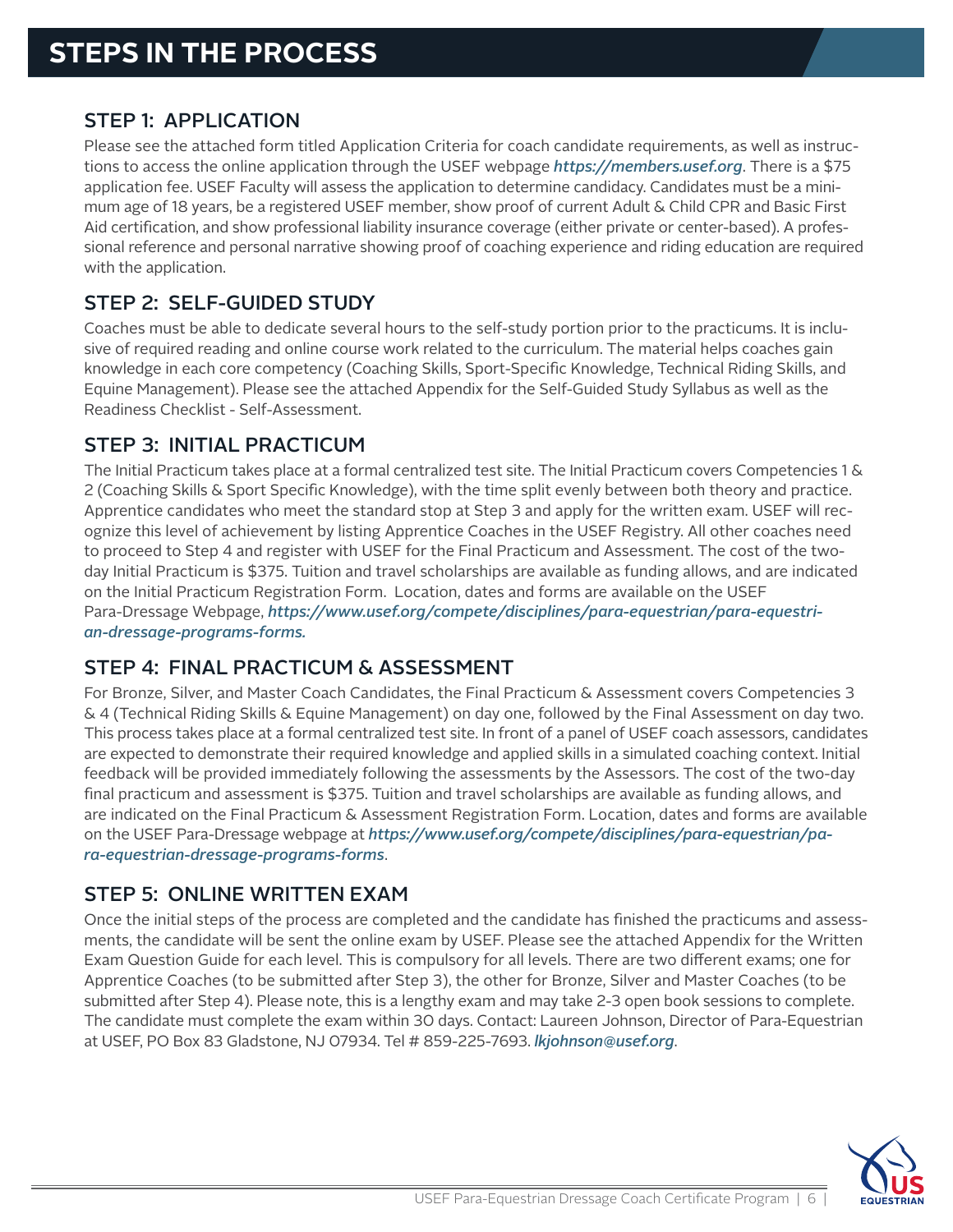# **RECOGNITION & ADVANCEMENT**

# RECOGNITION & CONTINUING EDUCATION

Upon successful achievement of the USEF Para-Dressage Coach Program, coaches will be recognized and listed by their level on the USEF coach database. This designation will hold for two years, and is contingent upon coaches submitting 10 hours of continuing education (practical and seminar) annually through various channels and refresher courses including courses on disabilities and ongoing dressage trainer education. Course work is purposely broad and a list of approved credit hours is included on the Coach Continuing Education Form which can be found on the USEF Para-Dressage Webpage *https://www.usef. org/compete/disciplines/para-equestrian/para-equestrian-dressage-programs-forms*. The coach must also stay current in all USEF membership, insurance, first aid and safe sport requirements.

# **RESUBMISSION**

If the USEF Faculty does not offer a passing score to a coach candidate, he will suggest a coach development plan to address the coach's teaching knowledge and skills. He may also suggest an approved mentor to work with the coach in person or remotely, via Skype or some other electronic communication at the coach's expense. After 6 months, the candidate may resubmit an application and request to redo parts of the process required to achieve a passing score (e.g. online exam, final assessment, or both). *Please use original application form. A 50% application fee applies.*



# ADVANCEMENT - MOVING UP THE LEVEL

For those coaches who would like to advance to a higher coach level status, there are specific steps one can take. The first step is to gain approval for a revised coach development plan by the USEF Head Faculty, and then one or more of these requirements will be assigned on a case-by-case basis.

| <b>REQUISITES</b>  | ASSIGNED ON A CASE-BY-CASE BASIS BY USEF FACULTY                                                                                                                                                                                                |
|--------------------|-------------------------------------------------------------------------------------------------------------------------------------------------------------------------------------------------------------------------------------------------|
| <b>REQUISITE 1</b> | Submit coaching videos of para-dressage athlete(s), including any athletic competition<br>$record(s)$ .                                                                                                                                         |
| <b>REQUISITE 2</b> | Submit personal show attendance record(s).                                                                                                                                                                                                      |
| <b>REQUISITE 3</b> | Increase theoretical knowledge by responding to specific exam questions provided<br>by USEF Faculty.                                                                                                                                            |
| <b>REQUISITE 4</b> | Submit a log of hours demonstrating work with an approved mentor coach (Dressage<br>or Para Dressage), who is able to support dressage skills and the advancement of<br>theoretical knowledge. Mentor coaches must be approved by USEF Faculty. |

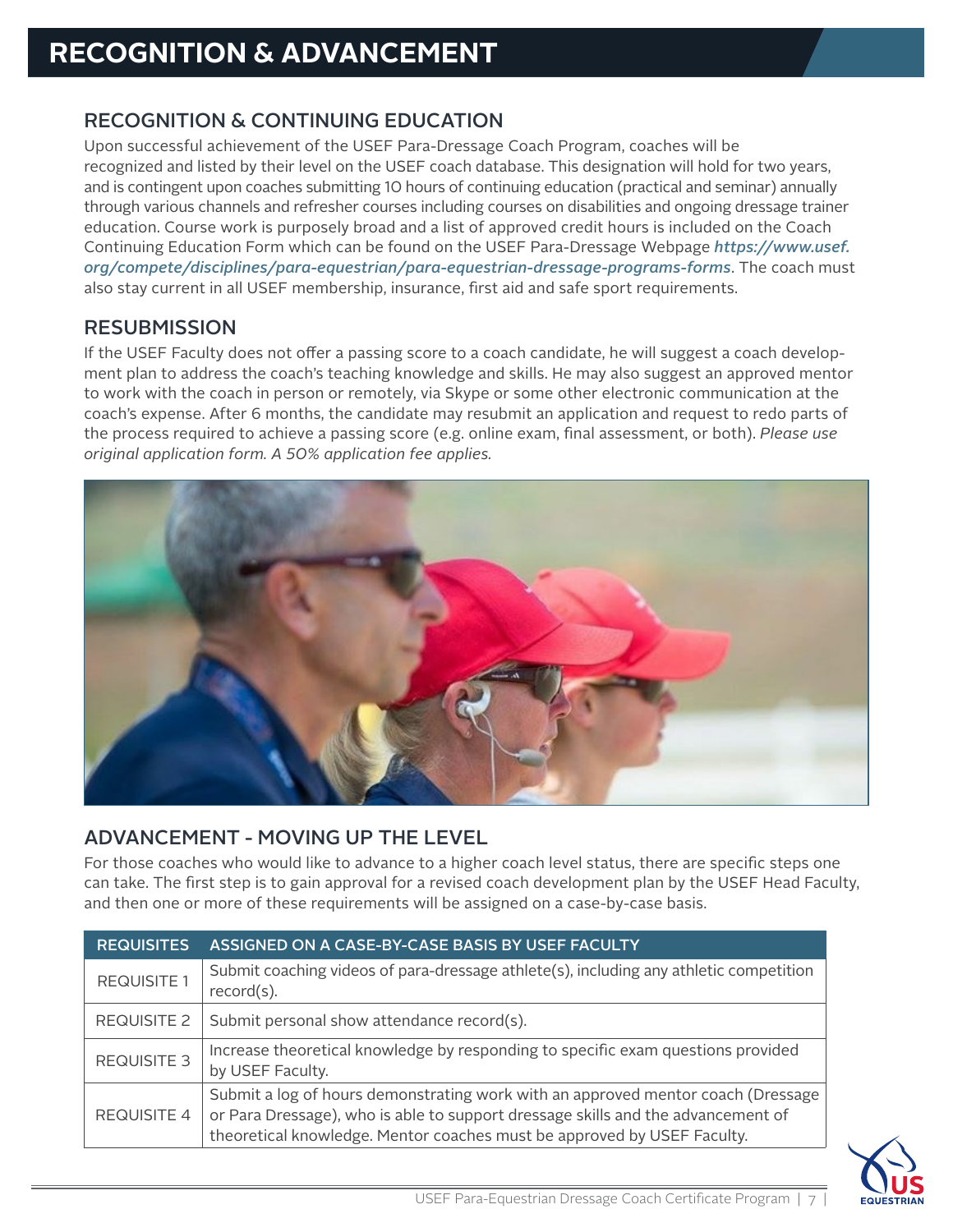# **APPENDIX**

Below is a list of curriculum components for this certification program. A downloadable PDF for each component can be found on the USEF Para-Dressage webpage at *https://www.usef.org/compete/ disciplines/para-equestrian/para-equestrian-dressage-programs-forms/usef-para-dressagecoach-certificate-program*.

#### **STEP 1 : APPLICATION**

- *APPLICATION CRITERIA*
- *APPLICATION (available through USEF membership portal, https://members.usef.org)*

## **STEP 2 : SELF-GUIDED STUDY**

- *SYLLABUS*
- *REFERENCE ANNEX*
- *READINESS CHECKLIST SELF-ASSESSMENT*

## **STEP 3 : INITIAL PRACTICUM (Apprentice, Bronze/Silver, Master Level)**

- *INITIAL PRACTICUM REGISTRATION FORM*
- *REFLECTION CHECKPOINT SELF-ASSESSMENT*

## **STEP 4 : FINAL PRACTICUM & ASSESSMENT (Bronze/Silver, Master Level)**

• *FINAL PRACTICUM & ASSESSMENT REGISTRATION FORM*

#### **STEP 5 : ONLINE WRITTEN EXAM**

- *ONLINE WRITTEN EXAM QUESTION GUIDE A LEVEL*
- *ONLINE WRITTEN EXAM QUESTION GUIDE B/S/M LEVELS*

# **ATTRIBUTIONS**

Course curriculum and material was produced by the following contributors: Michel Assouline - Subject Matter Expert; Head of Coach Development, United States Equestrian Federation Laureen Johnson - Discipline Coordinator; Para-Equestrian Director, United States Equestrian Federation Sarah Armentrout - Curriculum Coordinator; Head of School, Carlisle Academy Diana Gallant - Instructional Designer Bridgett Owen Chase - Graphic Designer



*Disclaimer: This program was funded in part by a grant from the United States Department of Veterans Affairs awarded to Carlisle Academy in partnership with the United States Equestrian Federation. The opinions, findings, and conclusions stated herein are those of the author and do not necessarily reflect those of the United States Department of Veterans Affairs*

*© 2020 Copyright owned by United States Equestrian Federation. Duplication or use of this material other than for intended purposes is by permission only.*

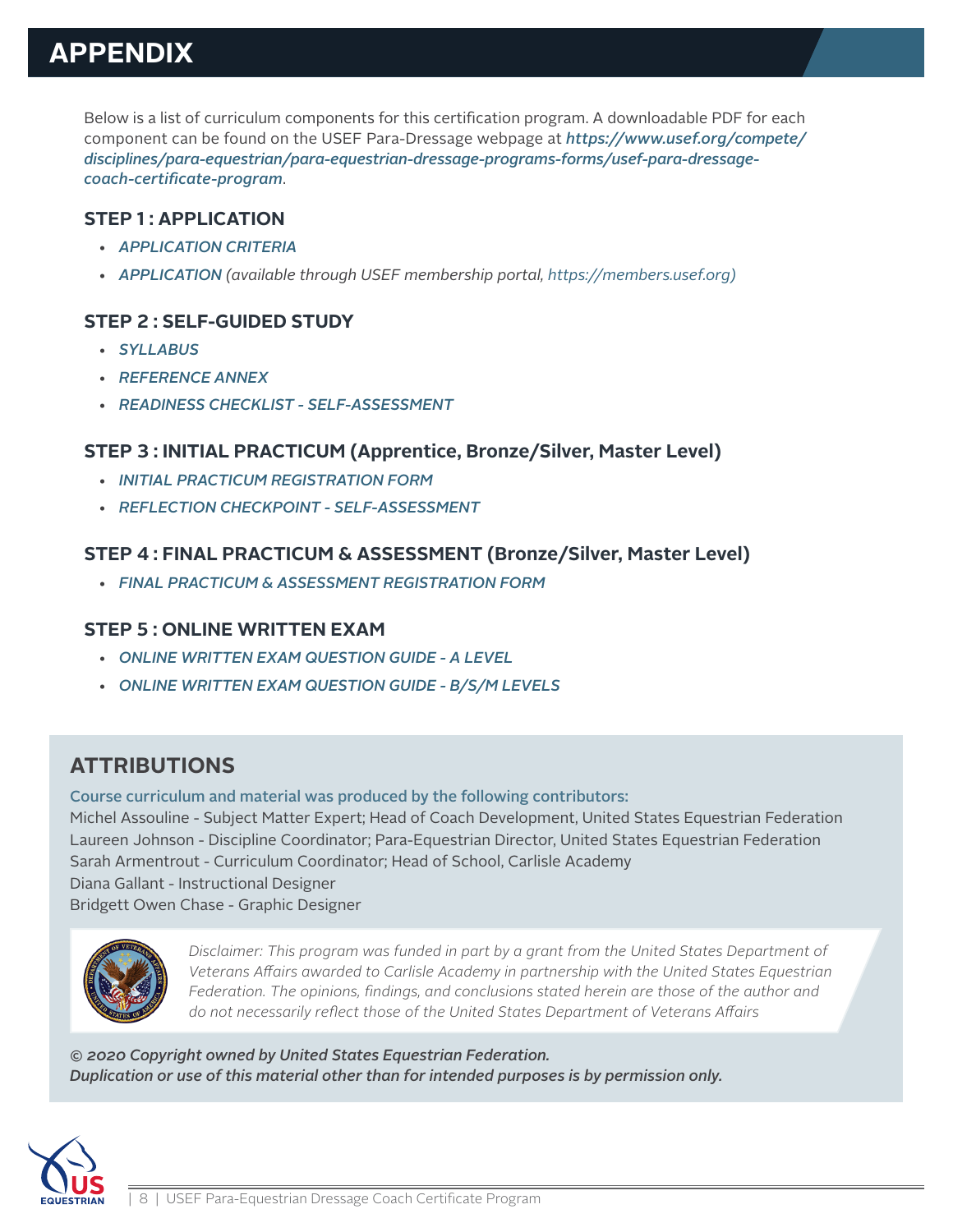

# **APPLICATION CRITERIA**

INSTRUCTIONS: Prospective applicants should review the coach level profiles on page 4 of the booklet to determine eligibility and suitability for this certification program. Candidates should review all of the requirements below, and then go to "My USEF" to input their membership ID to access Athlete Dashboard, Online Application and review the Performance Report Card criteria from the Coach Program Application.

#### **REQUIREMENTS:**

- Minimum age of 18 years
- United States Citizen or U.S. resident training a U.S. athlete
- Registered USEF member
- Proof of current adult/child CPR and basic first aid certification
- Professional liability insurance coverage (private or center-based)
- Evidence of Safe Sport Online Training
- Evidence of Background Check

#### **PERSONAL NARRATIVE:**

250-500 words, 12 pt font, letter format with signature, name, date, and address to be submitted with the application on a separate document. It should include the following information:

- 1) Riding, coaching, and competition experience in the equestrian sports of dressage, Para-Dressage, and/or eventing dressage. List any coaching certification currently held (PATH Int'l., BHS, USDF, USEA). Include your educational background (academic and equestrian courses taken). List any achievements/ awards/scores at recognized shows (USDF, USEA).
- 2) Current training and competition goals (e.g. personal and any athletes you train).
- 3) Riding/training influences and coaching philosophy.
- 4) Indicate why this coach certification is important to you.
- 5) Explain how you will engage with para-equestrian sport beyond an individual athlete, such as giving back through apprentice coach development and overall sport awareness.
- 6) In order to be considered for the Master Coach Gold level, please read the profile on page 4 and state your case, demonstrating the compacity and willingness to do the following:
	- » mentor other A, B/S level coaches
	- » give back to the sport (For example, through written material, mentorship, demonstrations & education at COEs).
	- » progress to Coach Evaluator and/or USEF Faculty in Para-Equestrian Dressage.

#### **PROFESSIONAL REFERENCE LETTER:**

250-500 words, 12 pt font, letter format from a dressage coach/mentor with signature, name, date, and address to be submitted with the application on a separate document. This letter should include the following information: the applicant's character, equestrian skills and knowledge, riding and coaching experience and goals, and commitment to the sport.

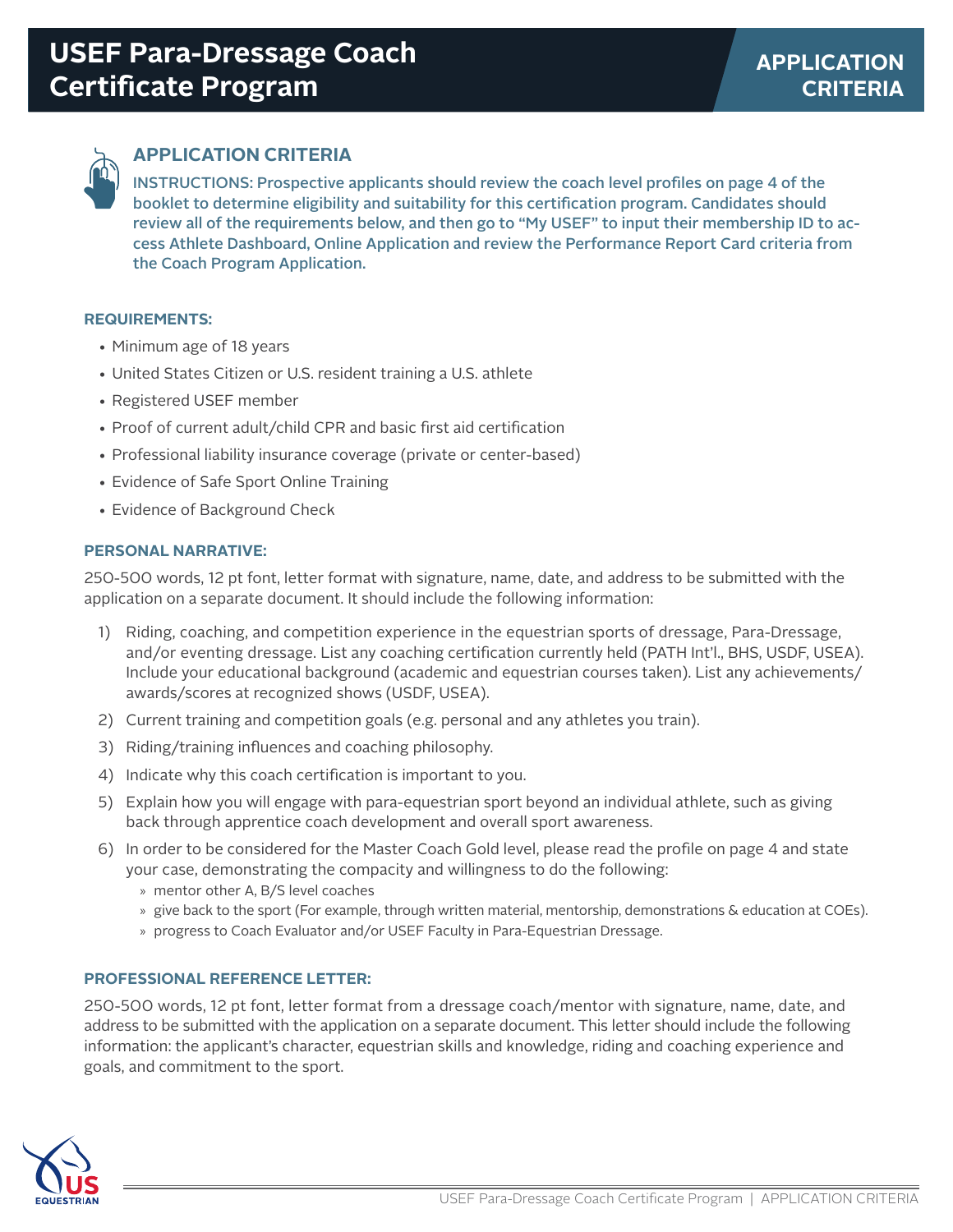#### **SELF-GUIDED STUDY SYLLABUS**

Coaches must be able to dedicate several hours to the self-study portion prior to the Initial Practicum. It is inclusive of required reading, and online course work related to the curriculum. The material helps coaches gain knowledge in each core competency (Coaching Skills, Sport-Specific Knowledge, Technical Riding Skills, and Equine Management).

#### Required Reading/Online Courses (for all coach levels):

- **• Four Para-Dressage Webinars**. Cost: Free. *(https://www.usef.org/network/coverage/USParaWebinars)*
	- » Introduction to Para-Dressage
	- » Introduction to Para-Equestrian Driving
	- » Understanding Para-Equestrian Classification
	- » Understanding Impairments in Para-Equestrian Sports
- *The Principles of Riding, Basic Training for Horse and Rider, German Equestrian Federation*. Cost: Approximately \$20.
- *BHS Complete Manual Horse & Stable Management*. Cost: Approximately \$30.
- *Understanding Sports Coaching: The Social, Cultural and Pedagogical Foundations of Coaching Practice***.** Cost: Approximately \$65.

#### Recommended Reading:

- *That Winning Feeling: a New Approach to Riding Using Psychocybernetics*, Jane Savoie. Cost: Approximately \$17.
- *Advanced Techniques of Dressage, German Equestrian Federation*. Cost: Approximately \$100.
- *A Comprehensive Guide to Equine-Assisted Activities & Therapies*, Dewkett, Brady, and Hernandez; Cost: Approximately \$150.
	- » Suggested Chapters: Chapter 5 "Human Anatomy", Chapter 6 "Physical Disabilities", Chapter 15 "Teaching Strategies", Chapter 16 "Mounts and Dismounts"

#### Online References, Documents & Courses:

- *Reference Annex* for USEF and FEI Para-Dressage RESOURCES, LINKS, MANUALS, FORMS
- USEF Online Learning Center, *https://www.usef.org/learning-center*
- United States Para-Equestrian Association (USPEA), *http://uspea.org*
- Professional Association of Therapeutic Horsemanship International, *https://www.pathintl.org*
- Disabled Sports USA, *https://www.disabledsportsusa.org*

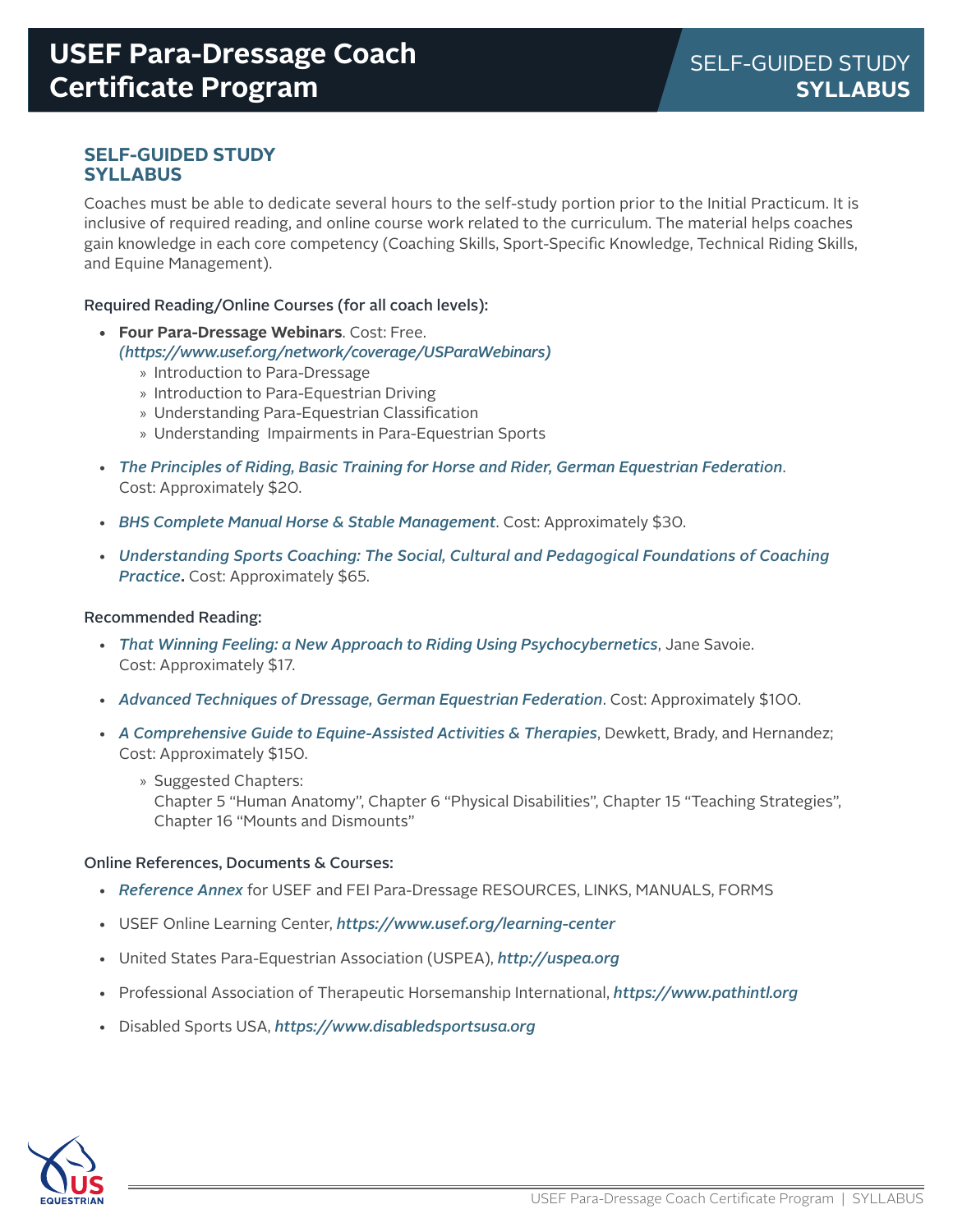### **SELF-GUIDED STUDY REFERENCE ANNEX**

#### **USEF and FEI Para-Dressage RESOURCES, LINKS, MANUALS, FORMS**

#### **USEF Resources and Forms (Includes Rules)**

*https://www.usef.org/compete/resources-forms/rules-regulations/rulebook* 

#### **USEF Safe Sport Policy**

*https://www.usef.org/compete/resources-forms/rules-regulations/safe-sport* 

#### **USEF Para-Dressage Webpage**

*https://www.usef.org/compete/disciplines/para-equestrian/para-equestrian-dressage-programs-forms* 

#### **FEI Para-Dressage Rules**

*https://inside.fei.org/sites/default/files/PED%202018\_rules%20Final\_clean\_.pdf*

#### **FEI Compensating Aids**

*https://inside.fei.org/system/files/Compensating%20Aids%20April%202009%20with%20Photos\_updated%20contact%20details%202014.pdf* 

#### **FEI PD Manual for Classifiers and Full Manual**

*https://inside.fei.org/sites/default/files/FEI%20Manual%20for%20Classifiers%202017%20Final%20 w%20code\_update%2024.07.2017.pdf https://inside.fei.org/system/files/PED\_2012%20Classification%20manual\_21feb\_markup\_version.pdf*

#### **FEI PD Steward Manual**

*https://inside.fei.org/sites/default/files/PE-D\_Stewards\_Manual\_Annexes\_2018.pdf https://inside.fei.org/sites/default/files/FEI%20PED%20Stewards%20Manual\_2018.pdf*

#### **FEI PE Judges' Education System**

*https://inside.fei.org/system/files/Para%20Dressage%20Judges%20Education%20System\_2013\_300713-update%202015.pdf*

**FEI Cleansport** *https://inside.fei.org/fei/cleansport* 

#### **THE WORLD ANTI-DOPING AGENCY**

*https://www.wada-ama.org/https://www.wada-ama.org/sites/default/files/prohibited\_list\_2018\_en.pdf* **(Prohibited list)**

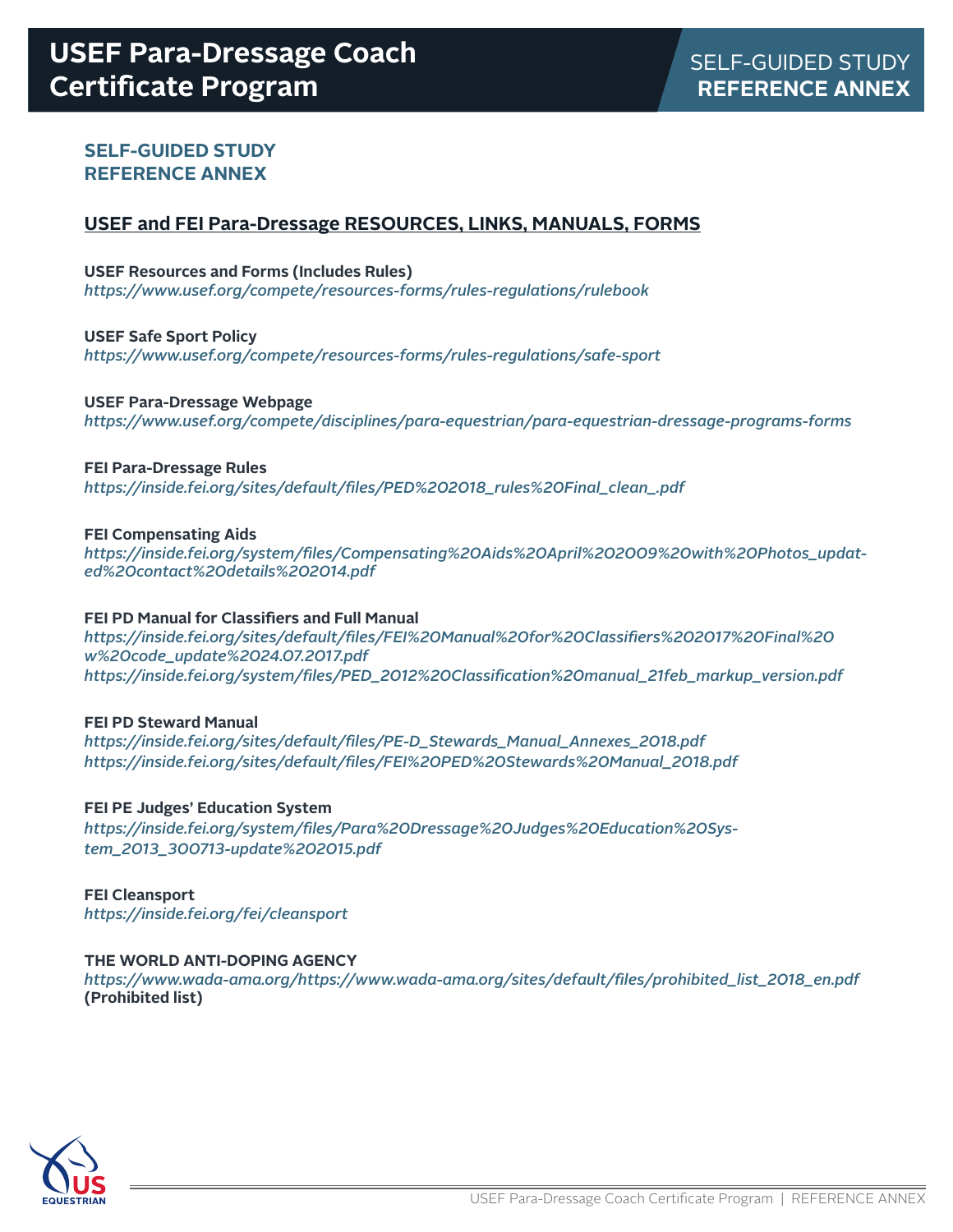

#### **SELF-GUIDED STUDY READINESS CHECKLIST - SELF-ASSESSMENT**

You've invested a lot of time and attention studying important topics in preparation for your next step - attending an Initial Practicum. At this point in your journey, it's helpful to take a few minutes to check your readiness to move forward. The following Readiness Checklist is for your self-assessment only; sharing or submission for review is NOT required.

Use the scale below to assess your ability to meet the overall requirements of each competency as it pertains to before and after the self-study component. Add notes to support your progress.

- 1) Little or no understanding of the requirement
- 2) Basic understanding of the requirement
- 3) Understand the requirement but can do it with assistance
- 4) Can perform the requirement without assistance
- 5) Can perform the requirement and teach others to do it

| <b>COMPETENCY 1 - COACHING REQUIREMENTS</b>                                                                                                | <b>BEFORE</b><br>self-study | <b>AFTER</b><br>self-study |
|--------------------------------------------------------------------------------------------------------------------------------------------|-----------------------------|----------------------------|
| Describe coaching philosophy and principles                                                                                                |                             |                            |
| Describe coaching methodology                                                                                                              |                             |                            |
| Prepare and deliver a coaching session                                                                                                     |                             |                            |
| Evaluate and debrief a coaching session via one-to-one coaching, shadow<br>coaching, etc.                                                  |                             |                            |
|                                                                                                                                            |                             |                            |
| <b>COMPETENCY 2 - SPORTS-SPECIFIC REQUIREMENTS</b>                                                                                         | <b>BEFORE</b><br>self-study | <b>AFTER</b><br>self-study |
| Describe Para-Dressage sport and its unique aspects.                                                                                       |                             |                            |
| Describe strategies to identify talent along the USEF Sport Pathway,<br>including the Paralympic Equestrian Sport Initiative for Veterans. |                             |                            |
| Describe the components and considerations for long-term athlete devel-<br>opment.                                                         |                             |                            |

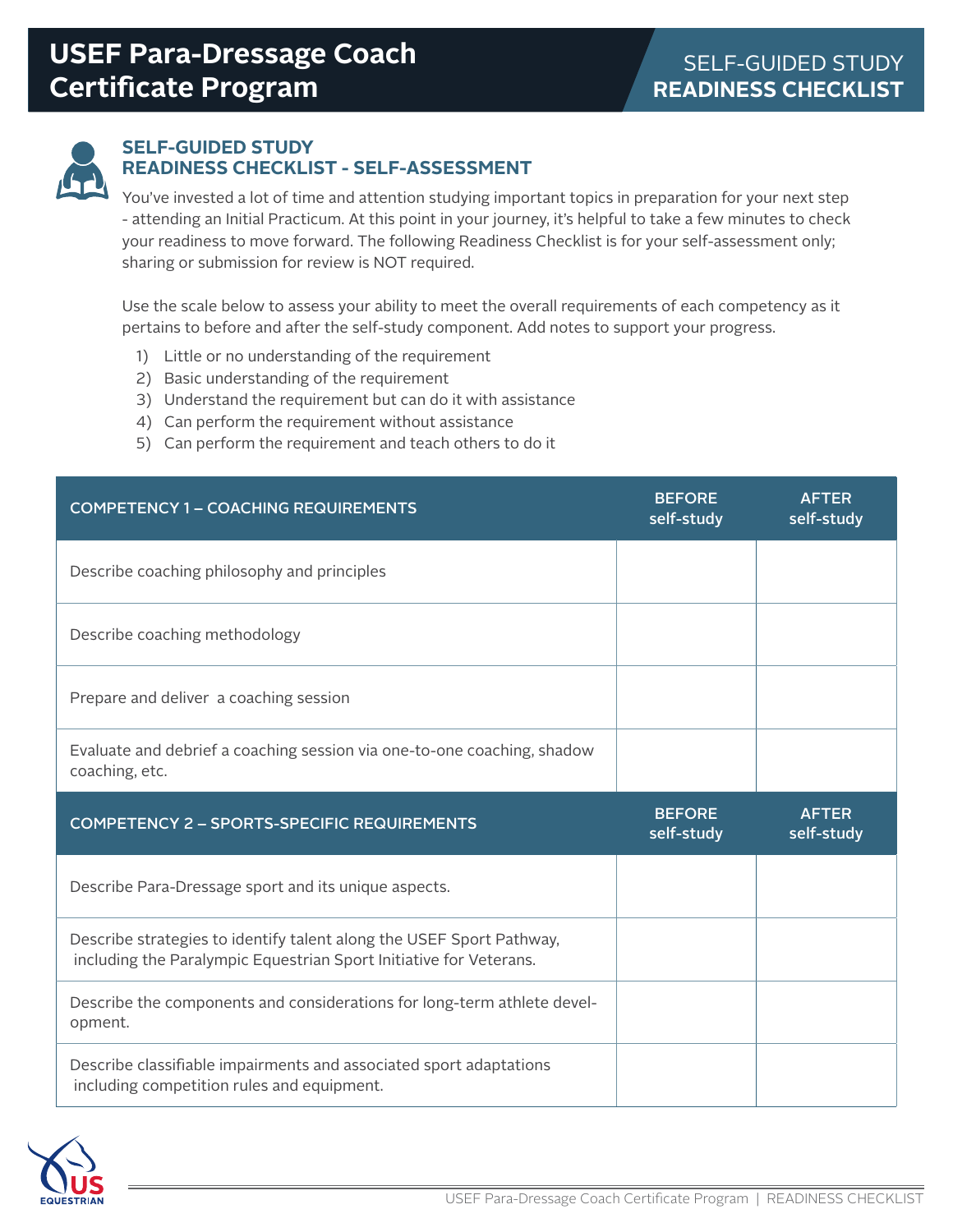# **READINESS CHECKLIST - SELF-ASSESSMENT** *(continued)*

| <b>COMPETENCY 3 - TECHNICAL RIDING REQUIREMENTS</b>                                                                                                                              | <b>BEFORE</b><br>self-study | <b>AFTER</b><br>self-study |
|----------------------------------------------------------------------------------------------------------------------------------------------------------------------------------|-----------------------------|----------------------------|
| Describe types of rider influence and communication.                                                                                                                             |                             |                            |
| Describe schooling structure and exercises.                                                                                                                                      |                             |                            |
| Describe types and levels of training and competitions.                                                                                                                          |                             |                            |
| Describe adapted training techniques specific to the para horse and rider.                                                                                                       |                             |                            |
|                                                                                                                                                                                  |                             |                            |
| <b>COMPETENCY 4 - EQUINE MANAGEMENT REQUIREMENTS</b>                                                                                                                             | <b>BEFORE</b><br>self-study | <b>AFTER</b><br>self-study |
| Describe best practices of equine care and management including basic<br>first aid protocols and healthy equine environments.                                                    |                             |                            |
| Discuss USEF/FEI Drug Rules/Clean Sport guidelines.                                                                                                                              |                             |                            |
| Describe key considerations of equine travel including passports,<br>protective equipment, transportation regulations, travel illness/protocol,<br>loading/unloading procedures. |                             |                            |

Use the 1-5 rating scale (with  $1 =$  strongly disagree and  $5 =$  strongly agree).

| <b>OVERALL CONFIDENCE</b>                                                                                   |  |  |
|-------------------------------------------------------------------------------------------------------------|--|--|
| I understand the resources available to support me as I develop my knowledge and skills in<br>this program. |  |  |
| I feel confident about applying what I've learned in the self-study.                                        |  |  |
| I feel ready to participate in an online exam and Initial Practicum.                                        |  |  |
| <b>OVERALL COMMITMENT</b>                                                                                   |  |  |
| am committed to applying what I learned from the self-study to my coaching practice.                        |  |  |

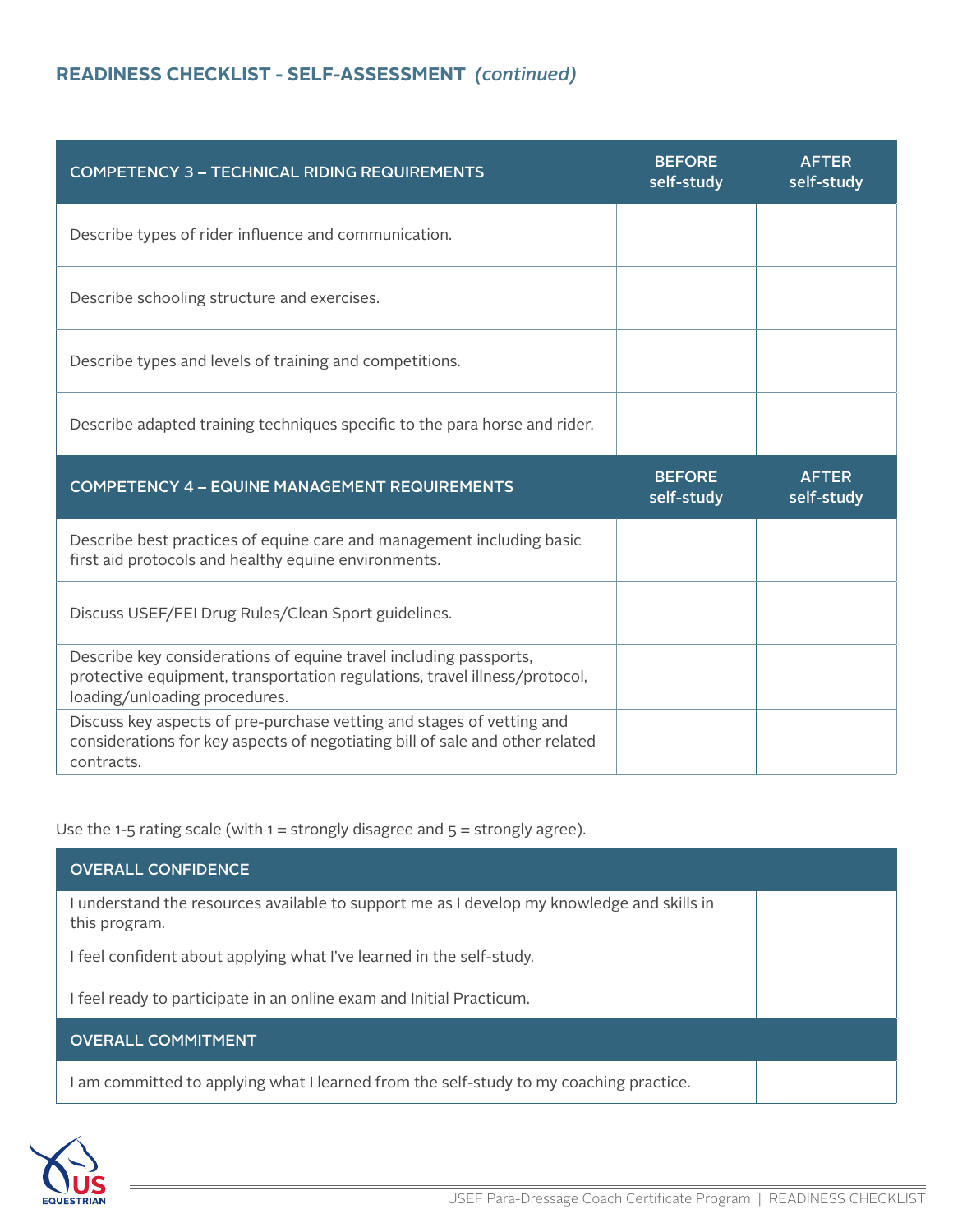#### **INITIAL PRACTICUM REGISTRATION REQUIREMENTS**

Candidates should review all of the requirements below, and then go to "My USEF" to input their membership ID to access Athlete Dashboard, Online Applications, indicate Para-Equestrian Category, and choose the appropriate registration application.

#### REQUIREMENTS:

- Completed Initial Practicum
- Name, Cell, Address, Email, Emergency Contact
- Signed the USEF Release of Liability specific to the host site
- Signed the USEF Coach Code of Conduct
- List any food allergies or special needs
- Submit payment: \$375
- Coach Certificate Program Scholarship Application (optional and as funding allows)

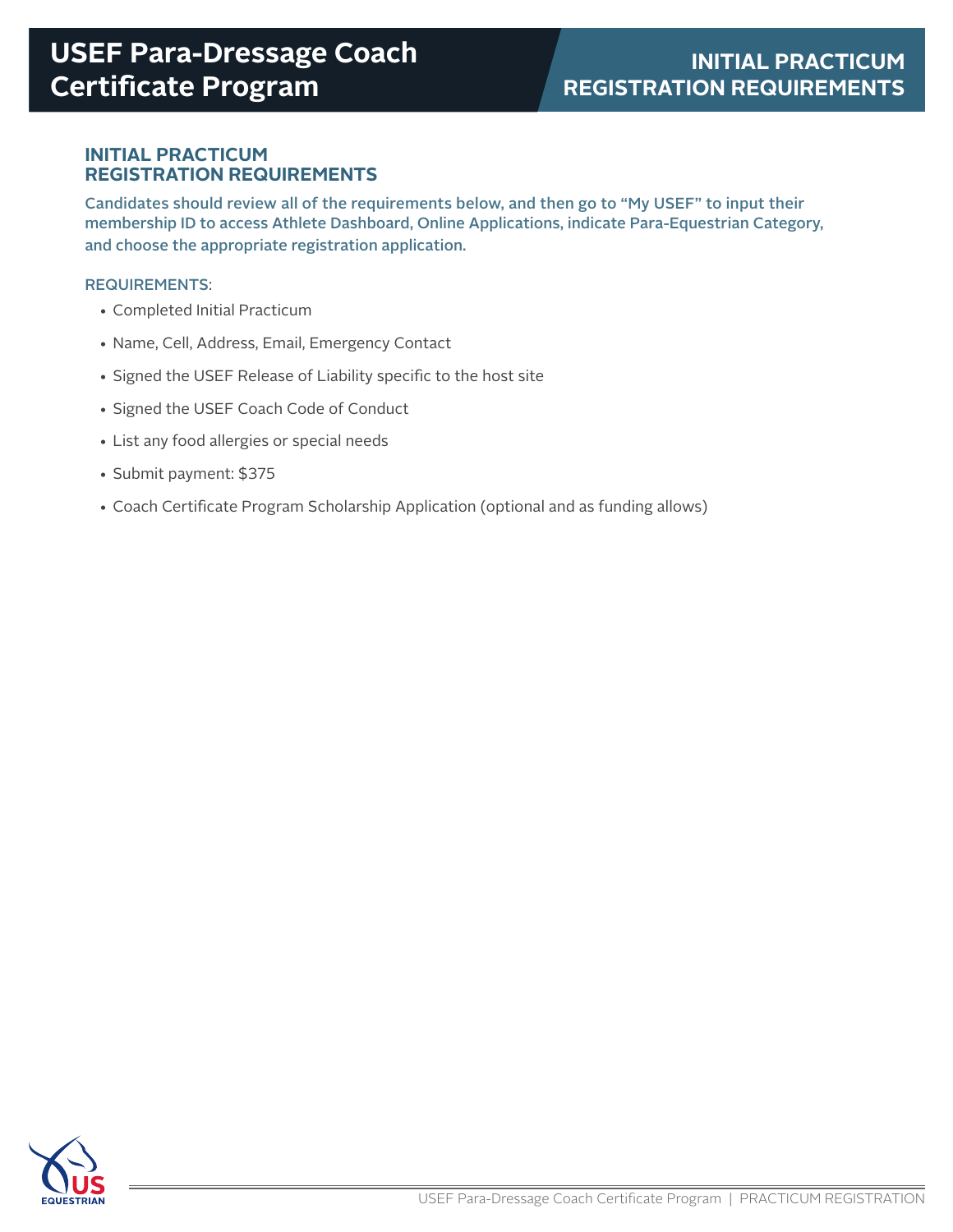

#### **INITIAL PRACTICUM REFLECTION CHECKPOINT - SELF-ASSESSMENT**

By completing an Initial Practicum you've deepened your knowledge and strengthened your coaching skills. You've come a long way on your journey through the program. It's a good time to reflect and recognize your progress and commitment. The following Reflection Checkpoint is for your selfassessment only; sharing or submission for review is NOT required.

1) What aspects or areas have you enjoyed the most in your learning journey so far? Such insights can bring greater awareness to the natural strengths and abilities that you possess. Good to know!

2) What aspects or areas have been the most challenging for you to learn and/or apply in your coaching practice? Think about how you tend to handle those challenges and how challenging situations can be leveraged for growth and development.

3) What insights have you gained about Para-Equestrian sport from participating in an Initial Practicum? How will those insights benefit you and the para-equestrian athletes that you currently coach or plan to coach in the future?

4) What resources have been most valuable to you in your coaching practice?

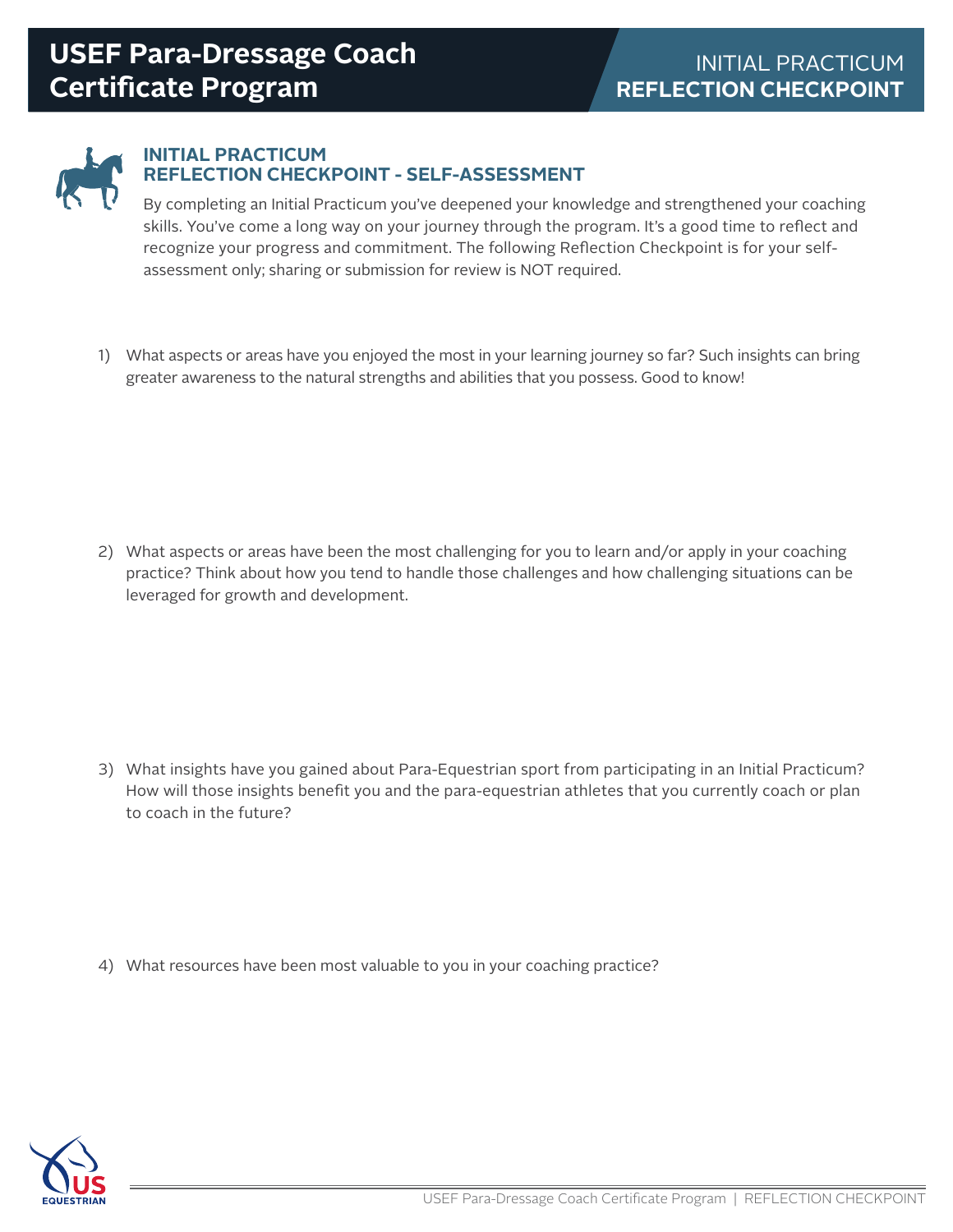#### **FINAL PRACTICUM REGISTRATION REQUIREMENTS**

Candidates should review all of the requirements below, and then go to "My USEF" to input their membership ID to access Athlete Dashboard, Online Applications, indicate Para-Equestrian Category, and choose the appropriate registration application.

#### REQUIREMENTS:

- Completed Initial Practicum
- Name, Cell, Address, Email, Emergency Contact
- Signed the USEF Release of Liability specific to the host site
- Signed the USEF Coach Code of Conduct
- List any food allergies or special needs
- Submit payment: \$375
- Coach Certificate Program Scholarship Application (optional and as funding allows)

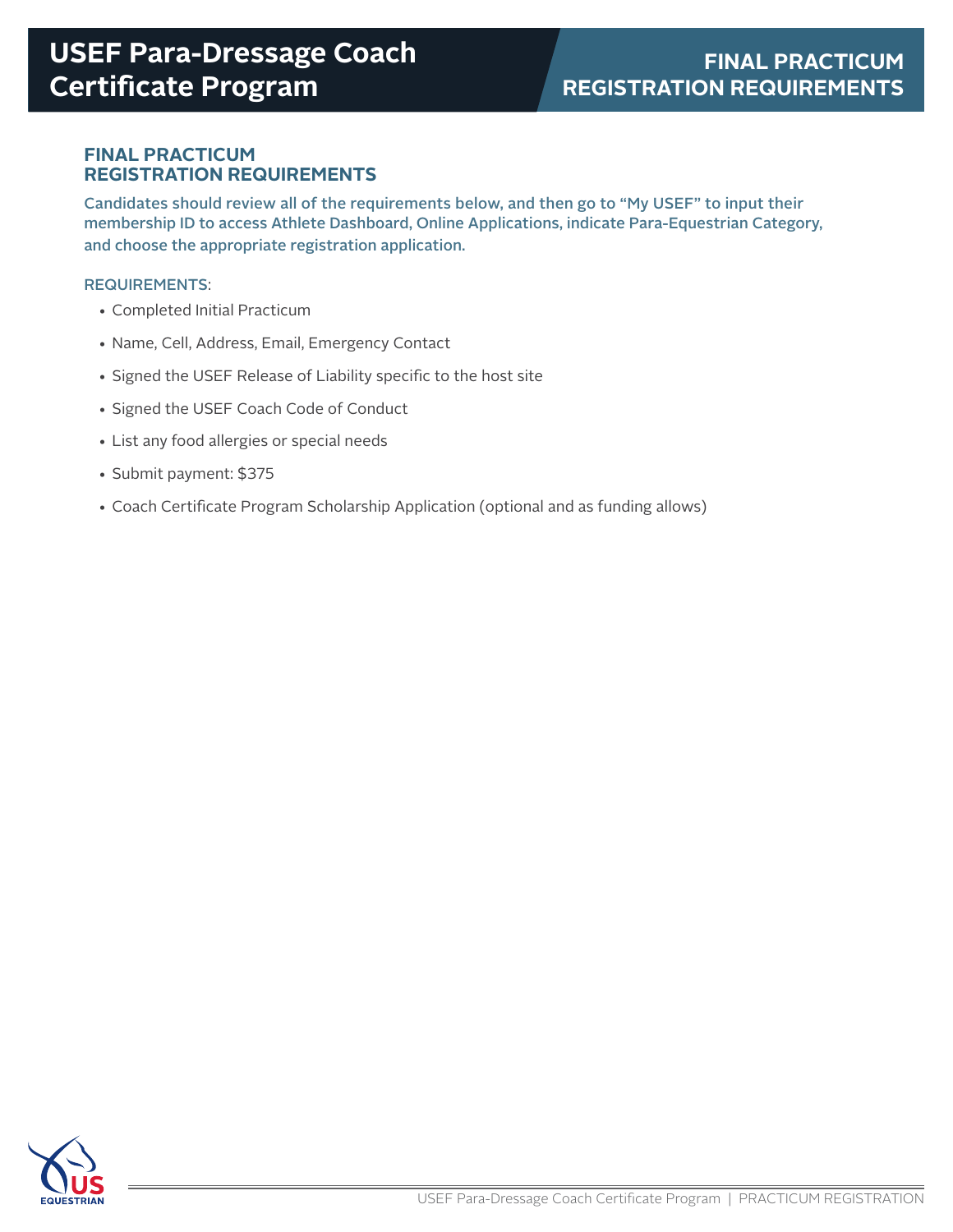# **Written Exam QUESTION GUIDE - APPRENTICE LEVEL ONLY**

This question guide is to be used with the written exam that is available by contacting Laureen Johnson, Director of Para-Equestrian at *lkjohnson@usef.org*.

# **COMPETENCY 1 - COACHING FOUNDATION**

- 1) Describe the key aspects of the coaching mindset and attitude necessary to effectively coach para-equestrian athletes.
- 2) Provide an example of how you might address a situation that required you to apply your professional code of ethics. Describe a specific situation that you have either experienced directly or witnessed and explain what you would do to adhere to the Code of Ethics that comprise sound coaching principles.
- 3) Describe the most common types of coaching styles and compare and contrast the differences between them. Choose the coaching style that best matches your signature approach and explain why it's effective in coaching para-equestrian athletes based on your experience.
- 4) What is the purpose and benefit of Shadow Coaching?
- 5) What is the purpose of the Safe Sport guidelines? Give an example of when and how these guidelines apply to coaching para-equestrian athletes.
- 6) What are the components of a safe and fair coaching and learning environment from both coach and student rider perspectives?
- 7) Provide five example questions to ask an athlete in order to determine their riding capabilities.
- 8) Describe how you would motivate an athlete to achieve a goal. What types of techniques would be effective to use?

### **COMPETENCY 2 - SPORT-SPECIFIC KNOWLEDGE & SKILLS**

- 1) Where do you access FEI and USEF rule information?
- 2) Describe the progressive pathway from therapy to sport/therapeutic to competition.

#### **COMPETENCY 3 - TECHNICAL RIDING**

- 1) Choose three dressage figures and associated arena geometry and explain the purpose of each one.
- 2) What are some of the success factors necessary between a horse and rider?
- 3) Describe the primary means of communication between rider and horse.
- 4) Describe the specific aspects in regards to riding the gaits, transitions and turns/curves, yields, rein backs, halts and stretching.
- 5) What are the desired characteristics of Para-Dressage horses?
- 6) What is the purpose and benefits of conducting virtual arena test visualization with a rider?

## **COMPETENCY 4 - EQUINE MANAGEMENT**

- 1) Describe the effect of protein, carbohydrates, and fiber imbalances on horse behavior and performance.
- 2) Describe the primary considerations for properly bridle and saddle fitting as it relates to horse and rider.
- 3) What are some obvious indicators of good health in horses? What are obvious signs of bad health in horses (including common diseases)?
- 4) Describe the basic equine first aid protocol (colic, etc.) when a horse shows sign of distress due to injury or illness.
- 5) What are some of the major aspects of a healthy equine environment?

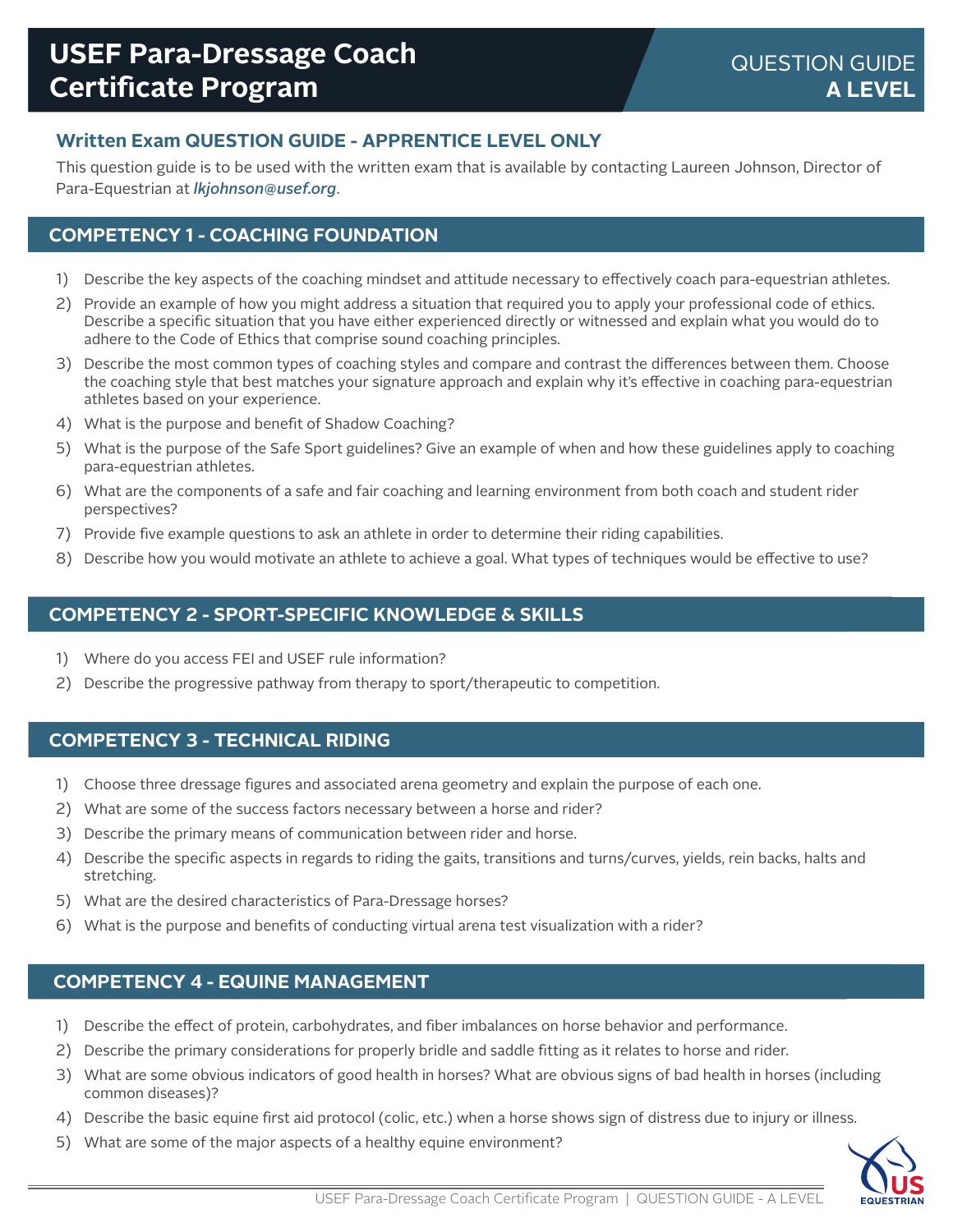# **Online Written Exam QUESTION GUIDE - B/S/M LEVELS**

This question guide is to be used with the written exam that is available by contacting Laureen Johnson, Director of Para-Equestrian at *lkjohnson@usef.org*.

# **COMPETENCY 1 - COACHING FOUNDATION**

- 1) Describe the key aspects of the coaching mindset and attitude necessary to effectively coach para-equestrian athletes.
- 2) Provide an example of how you might address a situation that required you to apply your professional code of ethics. Describe a specific situation that you have either experienced directly or witnessed and explain what you would do to adhere to the Code of Ethics that comprise sound coaching principles.
- 3) Describe the most common types of coaching styles and compare and contrast the differences between them. Choose the coaching style that best matches your signature approach and explain why it's effective in coaching para-equestrian athletes based on your experience.
- 4) What is the purpose and benefit of Shadow Coaching?
- 5) What is the purpose of the Safe Sport guidelines? Give an example of when and how these guidelines apply to coaching para-equestrian athletes.
- 6) What are the components of a safe and fair coaching and learning environment from both coach and student rider perspectives?
- 7) Provide five example questions to ask an athlete in order to determine their riding capabilities.
- 8) Describe how you would motivate an athlete to achieve a goal. What types of techniques would be effective to use?
- 9) Imagine you are coaching an athlete with physical limitations. What clues or signs would you look for to detect unknown limitations? What else would you do or say to identify additional physical challenges?
- 10) Describe the importance of debriefing towards tactical gains, and how to adapt a strategy.

## **COMPETENCY 2 - SPORT-SPECIFIC KNOWLEDGE & SKILLS**

- 1) Where do you access FEI and USEF rule information?
- 2) What are the essential components of Para-Dressage competition?
- 3) List some of the resources available to support talent recruitment.
- 4) What specific resources and reference material you would use to research athlete fitness and biomechanics?
- 5) Describe the progressive pathway from therapy to sport/therapeutic to competition.

#### **COMPETENCY 3 - TECHNICAL RIDING**

- 1) Choose three dressage figures and associated arena geometry and explain the purpose of each one.
- 2) What are some of the success factors necessary between a horse and rider?
- 3) Describe the primary means of communication between rider and horse.
- 4) What are the primary considerations of a rider and seat and core influence on the horse?
- 5) Describe the specific aspects in regards to riding the gaits, transitions and turns/curves, yields, rein backs, halts and stretching.
- 6) What are the desired characteristics of Para-Dressage horses?
- 7) Differentiate the movement and pace performance expectations between the higher grades  $(4-5)$  and lower grades  $(1-3)$ .